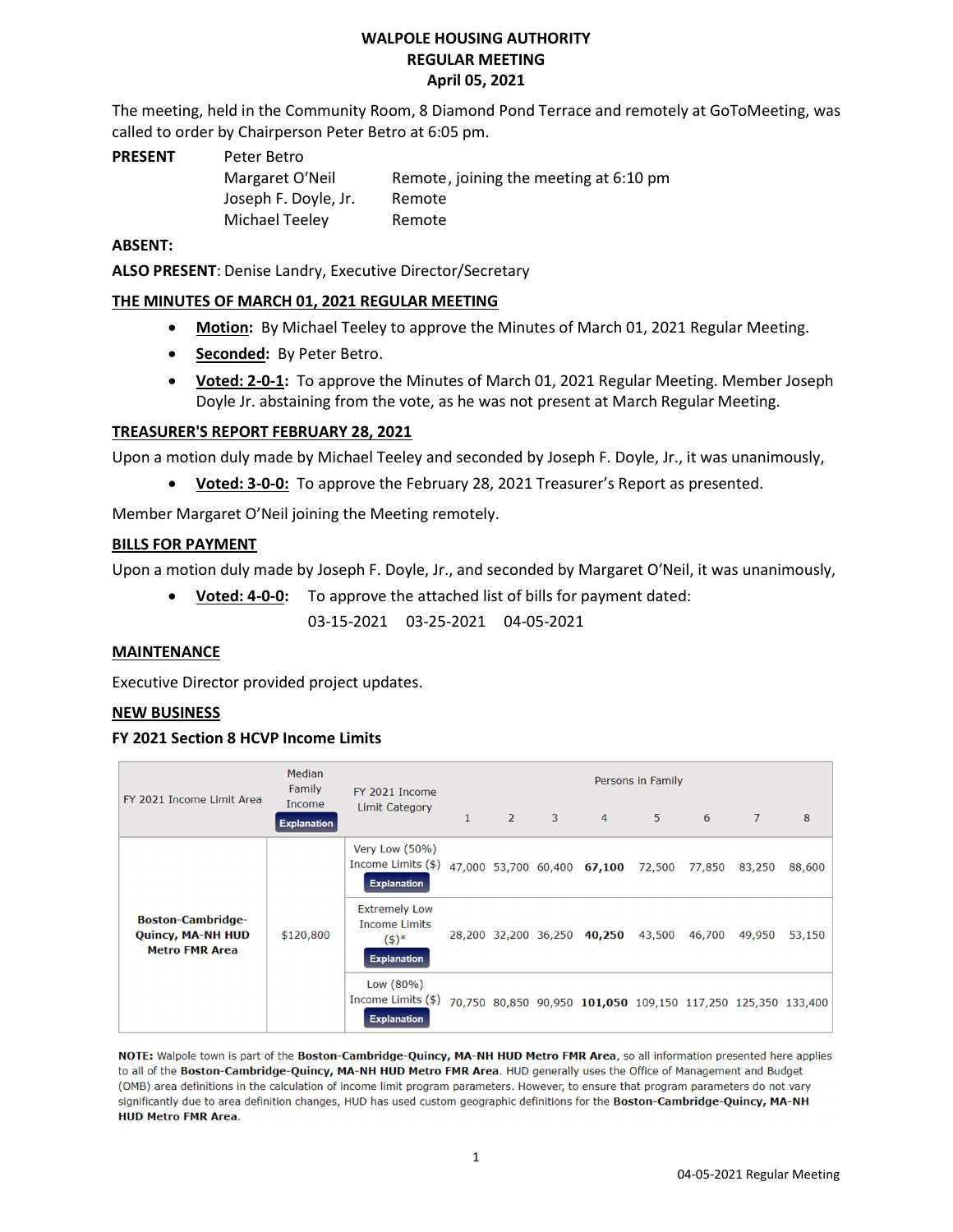#### FY 2021 Section 8 HCVP Income Limits – Continued -

Income limits are one criterion used to determine applicant eligibility to participate in the Section 8 Housing Choice Voucher Program.

The income range used to determine an applicant's program eligibility extends from a targeted applicant income of extremely low income up to a maximum income threshold of very low income adjusted for the applicant's household size.

The Department of Housing and Urban Development (HUD) re-determines federal income limits annually. These limits derive from a calculation based upon HUD's estimated median family income for the Town of Walpole, which belongs to the designated metropolitan FMR area of Boston-Cambridge-Quincy, MA-NH. See FY 2021 Income Limits Summary Chart above.

Upon review the following was brought forward:

- Motion: By Joseph F. Doyle, Jr. to approve FY 2021 Income Limits for the Section 8 Housing choice Voucher Program as provided by Department of Housing & Urban Development (HUD), effective 04-01-2021.
- Seconded: By Margaret O'Neil.
- **Voted: 4-0-0:** To approve FY 2021 Income Limits for the Section 8 Housing choice Voucher Program as provided by Department of Housing & Urban Development (HUD), effective 04-01-2021.

## Labor & Workforce Development Wage Rates

Executive Office of Labor & Workforce Development, Department of Labor Standards, has issued minimum wage rates for Maintenance Staff by classification through correspondence received March 10, 2021. EOLWD sets the minimum wage rate for Maintenance Staff effective April 01, 2021 in accordance with the provisions of M.G.L. Ch. 121B, s. 29. A summary of the rate change by position/classification for each budgeted Walpole HA maintenance positions is as follows:

| <b>Housing Authority Job Title</b>            | <b>2020 WHA</b><br><b>Current Rate</b><br>(per hour) | <b>2021 DLWD</b><br>Min. Rate<br>04-01-2021 | <b>Increase</b><br>04-01-2021 | %<br><b>Increase</b><br>04-01-2021 |
|-----------------------------------------------|------------------------------------------------------|---------------------------------------------|-------------------------------|------------------------------------|
| <b>Maintenance Supervisor Working</b>         | 30.13                                                | 30.58                                       | .45                           | 1.49%                              |
| Groundskeeper/Custodian/Mechanic 1/Laborer-FT | 26.77                                                | 27.26                                       | .49                           | 1.83%                              |
| Groundskeeper/Custodian/Mechanic11-PT         | 20.83                                                | 21.20                                       | .37                           | 1.78%                              |

Upon review the following was brought forward:

- Motion: By Joseph F. Doyle, Jr. to approve and adopt the new minimum wage rate, as determined by the Executive Office of Labor & Workforce Development, Department of Labor Standards, for each Walpole HA maintenance staff position effective 04-01-2021.
- Seconded: By Margaret O'Neil.
- **Voted: 4-0-0:** To approve and adopt the new minimum wage rate, as determined by the Executive Office of Labor & Workforce Development, Department of Labor Standards, for each Walpole HA maintenance staff position effective 04-01-2021.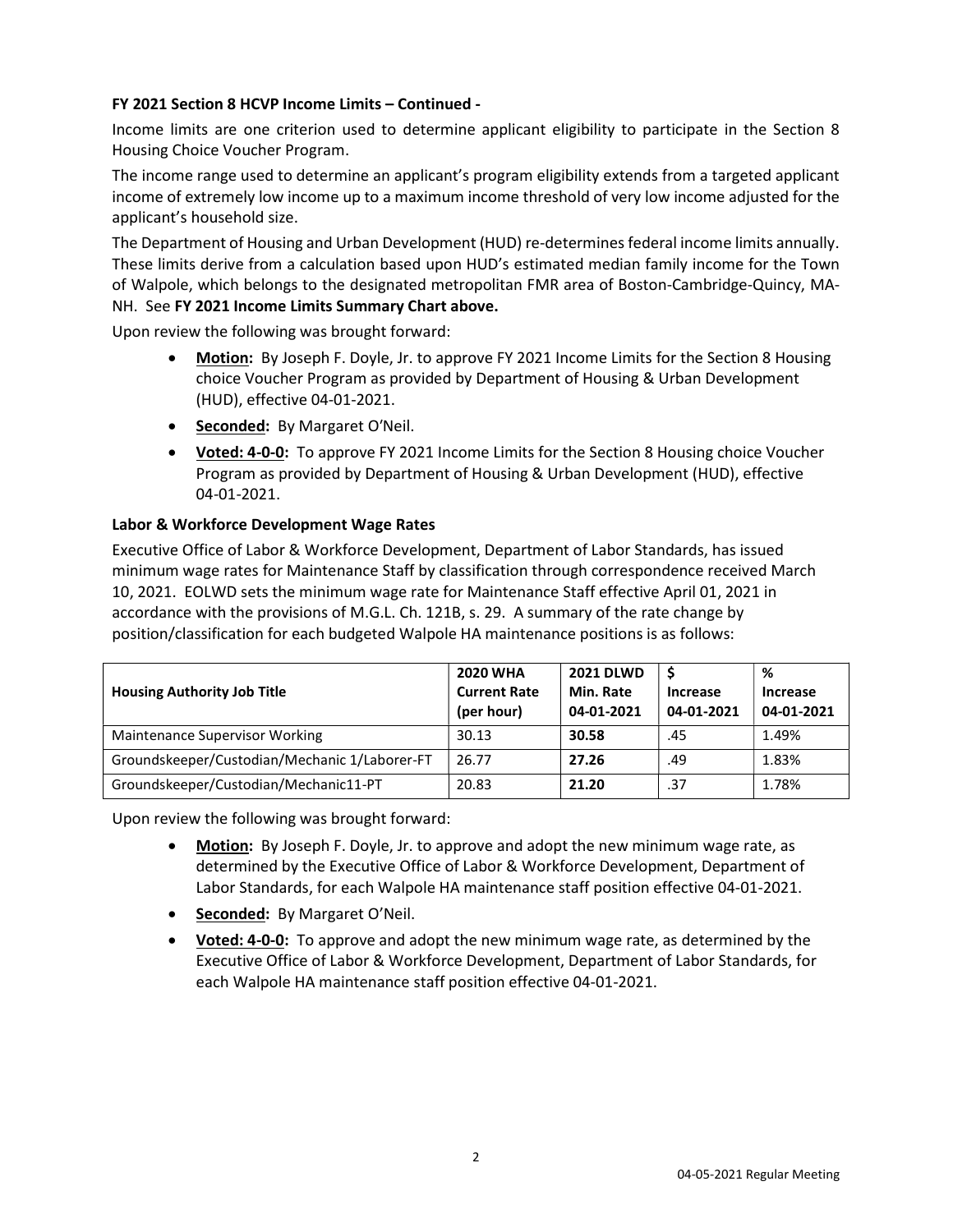# Project #314062: 167-1 Pemberton Street Decking Replacement Project Low Bid Approval GC E-Bid : List of bids received 04/01/21 02:00 PM DHCD#314062 Decking Replacement 842446

| Company                                                                             | Bid Price (Whole Dollar) v |
|-------------------------------------------------------------------------------------|----------------------------|
| BuildEx Construction Inc, P.O. BOX 491, West Springfield, MA 01090                  | $\frac{1}{2}$ \$13,900.00  |
| FRG CONTRACTOR CORP., 40 Oliver St, Everett, MA 02149                               | $\frac{1}{13,950.00}$      |
| ABAX Contracting LLC, 100 E 6th St, Dracut, MA 01826                                | 13,950.00                  |
| JStaightline Construction Inc., 18 Catalpa Circle, Worcester, MA 01603  \$15,880.00 |                            |
| Ds construction, 90 Deerfield rd, Mashpee, MA 02649                                 | $\frac{1}{1}$ \$17,000.00  |

The project consists of the removal and replacement of the existing deteriorated decking floor and stair risers at 167-1 Pemberton St.

Bidding closed for Project #314062, 167-1 Pemberton Street Decking Replacement Project on April 01, 2021.

The Bid Tabulation and Regional Capital Assistance Team (RCAT) Bid Recommendation Letter were presented to the Board for review.

The Design Construction Estimate for the project at time of bidding was \$16,200.00.

The low Bidder is BuildEx Construction Inc. for \$13,900.00.

RCAT Project Manager, Greg Caswell, has checked the references for BuildEx Construction Inc., found them to be satisfactory, and recommends that the bid be awarded to BuildEx Construction Inc.

The project expense is allocated to set aside Department of Mental Health (DMH) Formula Funding Award monies.

Upon review the following was brought forward:

- Motion: By Michael Teeley to find BuildEx Construction Inc., the eligible responsible low bidder for Project #314062, 167-1 Pemberton Street Decking Replacement Project and to award contract for \$13,900.00. The Executive Director will serve as Contract Administrator for the Project.
- Seconded: By Joseph F. Doyle, Jr.
- Voted: 4-0-0: To find BuildEx Construction Inc., the eligible responsible low bidder for Project #314062, 167-1 Pemberton Street Decking Replacement Project and to award contract for \$13,900.00. The Executive Director will serve as Contract Administrator for the Project.

# Walpole CFA 5001 Amendment 10 - FY2024 Formula Funding Award and Asbestos Awards

This Agenda item will be held for review at next Regular Meeting.

#### UNFINISHED BUSINESS

# 314056.Designer Letter of Recommendation.03.02.21

The Board determined Eagle Eyes Contractor Inc., as the eligible responsible low bidder for #314056, 667-1 Neponset View Terrace Common Hallway Ceiling Repairs Project and voted to award contract to Eagle Eyes Contractor, Inc. for \$63,200.00 contingent upon the reference check and recommendation of Project Designer, Edward Rowse Architects at March Regular Meeting.

Project Manager, Elizabeth Jackson, Edward Rowse Architects, has completed the review and provided a letter of recommendation to award contract to Eagle Eyes Contractor Inc. A copy is enclosed in April Meeting Packet.